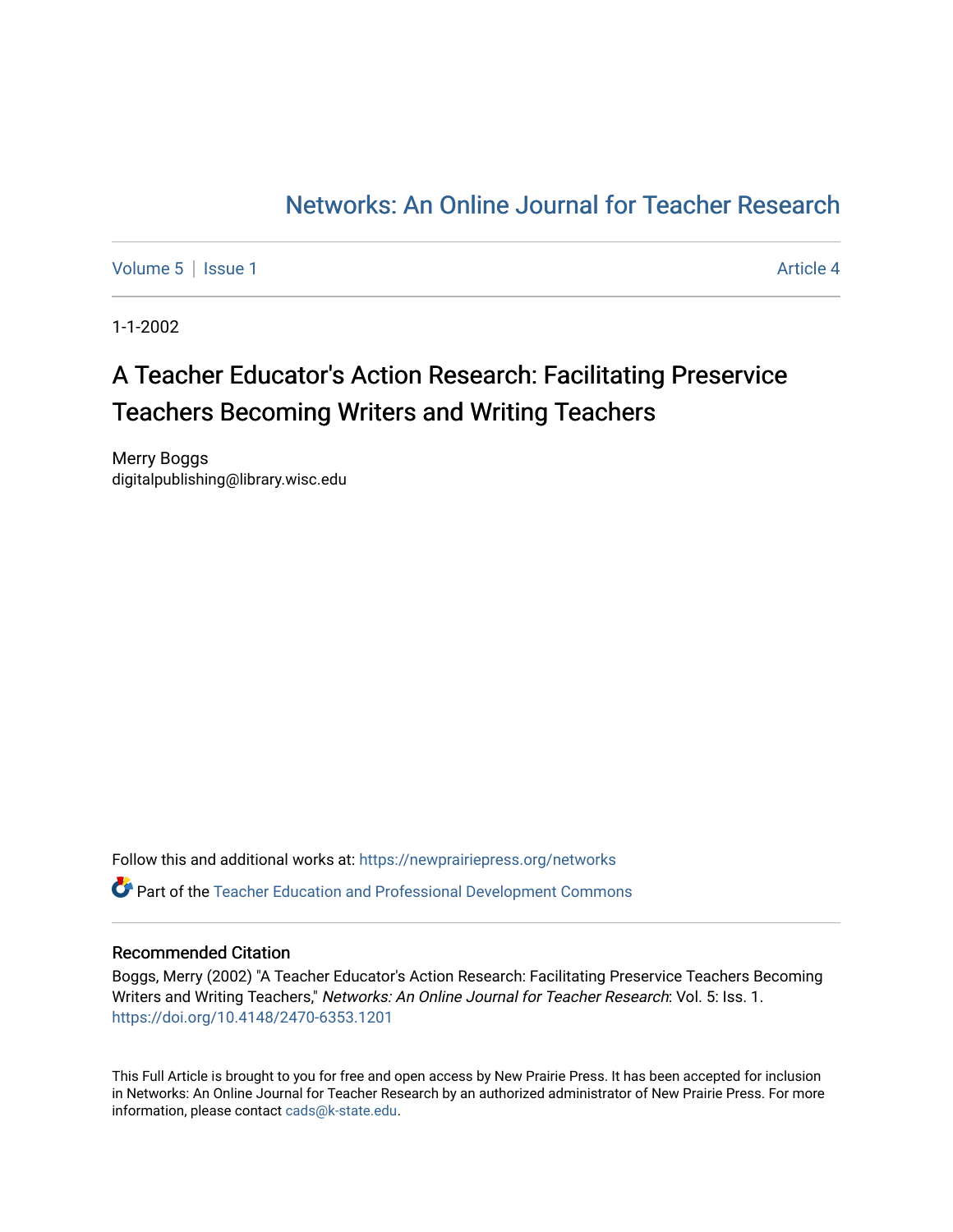# **A Teacher Educator's Action Research: Facilitating Preservice Teachers Becoming Writers and Writing Teachers**

#### *by Merry Boggs*

Merry Boggs teaches undergraduate and graduate reading and teacher education courses at Texas A&M University-Corpus Christi, a predominately Hispanic serving institute located in south Texas, U.S.A.

#### **Behind the Scene**

I wait for another teacher education meeting to begin. Squirming in my seat, I review the agenda that was placed in my mailbox earlier in the week. The first agenda item is the writing proficiency of our undergraduate students. Again, the same question emerges:

*"What are we going to do about the students who have completed all the requirements for entry into teacher education and still cannot write?"*

I have lost track of the number of times this question has been asked.

My reflections of that meeting evoked memories of graduate schoolwork remembering times when I needed extra time for proofreading and editing. Juggling life as a wife, mother, and worker, I did not have the luxury of spending hours editing and proofreading my papers. I had to work within professors' time limits while fulfilling family and work expectations. Perhaps, preservice teachers face similar constraints on their time.

*It has been suggested that the College of Education raise the minimum writing score needed on the Texas Academic Skills Program (TASP) to be accepted into our teacher education program. There has been much discussion here regarding the pros and cons of this proposal.*

Raising test score requirements will not improve writing skills of college students--it will only serve as a gatekeeper, excluding students who cannot write on demand from becoming teachers. My goal as a teacher educator is to find ways to facilitate preservice teachers becoming writers and teachers of writers---not to exclude them from the program.

*Dr. Glenn Blalock, a writing professor well versed in process writing, agreed that raising the bar on a writing test would not ensure our students improved writing skills, but asserted that providing meaningful writing activities might.*

I decided that I could create writers' groups with my preservice teachers and focus on authentic teacher writing assignments. By authentic, I mean writing as a teacher. Process writing comes from the actual process that professional writers do to arrive at a final product. Therefore, preservice teachers can learn about teaching writing through experiencing the same process a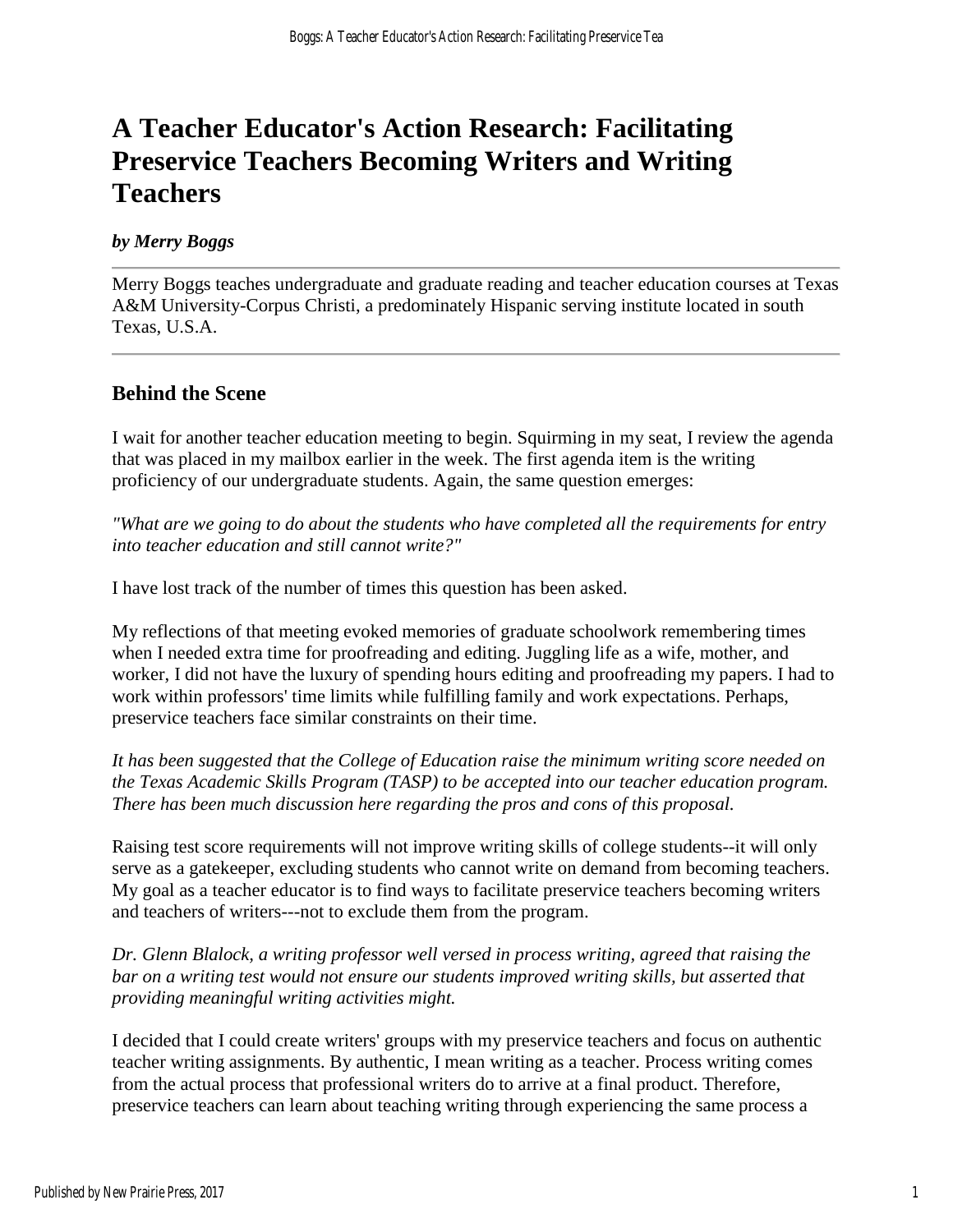writer goes through. My instructional goal entailed creating a preservice teacher authentic writing assignment.

I have organized this article by presenting: the research design, writing portfolios, the writers' group process, the writing process, and the final writing projects; I conclude with a consideration of the implications for the future of teaching of writing. Specifically, I have analyzed students' interaction within the writing process and students' self-reported learning regarding their writing. Throughout the sections, I have also intertwined my own self-reflections .

"Teachers must see themselves as readers, writers, and learners" (Rogers and Danielson, 1996, p.2). When teachers feel ownership of their own literacy learning, students are also more apt to do so. As postsecondary writing teachers, our goal is to engage our students in meaningful writing activities because students learn to write by writing (Anson, Graham, Jolliffe, Shapiro, and Smith, 1993). In contrast, standardized writing measures do not create effective writing teachers. Bullock (1991) emphasized this apparent contradiction that writing teachers face. Teachers must demonstrate to various organizations, including public schools, governing bodies, and the public, that their students are competent writers by teaching them to write to a standard predetermined. However, meeting a standard established by non-writers does not ensure the writing development of students, regardless of their age. From his work with effective writers, Graves (1994) noted that only a few of them identified a schoolteacher as the reason for their writing success. Nevertheless, as Bullock stated, collaboration between teachers and students is the key to facilitating students' writing growth. Furthermore, collaboration should include both the process of writing and the evaluation of the writing product; only then does the writer begin to understand the process. Many educators share this sentiment (Dudley-Marling & Searle, 1995; Graves, 1994; Routman, 2000; Shafer, 2000). Writing defined as a process means that the written text evolves through stages, such as brainstorming, prewriting, writing, editing, proofreading, and publishing. However, each writer executes these writing stages individually. Additionally, writing emerges from an individual's experiences with thinking, learning, and interest -- not necessarily through a teacher's list of topics (Atwell, 1998; Calkins, 1986; Graves, 1994; Routman, 2000).

## **Writing Instruction**

Providing effective writing instruction for students K-16 requires a change in teaching strategy. The majority of today's writing instruction evolved from a behaviorist approach in which the teacher was the giver of knowledge and students were the passive receivers of teacher knowledge (Shafer, 2000). Even today this position remains popular because of the demand for high performance on state-mandated tests, thus resulting in the domination of the five-paragraph essay for school writing. At the same time, the behaviorist approach has tended to restrict the teaching of writing, so students do not experience writing as a dynamic, collaborative, and reflective process. Furthermore, as Shafer (2000) noted: "Teaching composition using an early twentieth century skills approach also removes students from the act of critical thinking because many of the decisions are made by the teacher and the model being imposed" (p. 30). To change this direction, teacher educators could incorporate a generative approach to teaching writing in their university courses, both as a strategy and as a means to encourage pre-service teachers' participation in writing (Thomas, 2000). Doran, Rosen, and Wilson (1997) pointed out that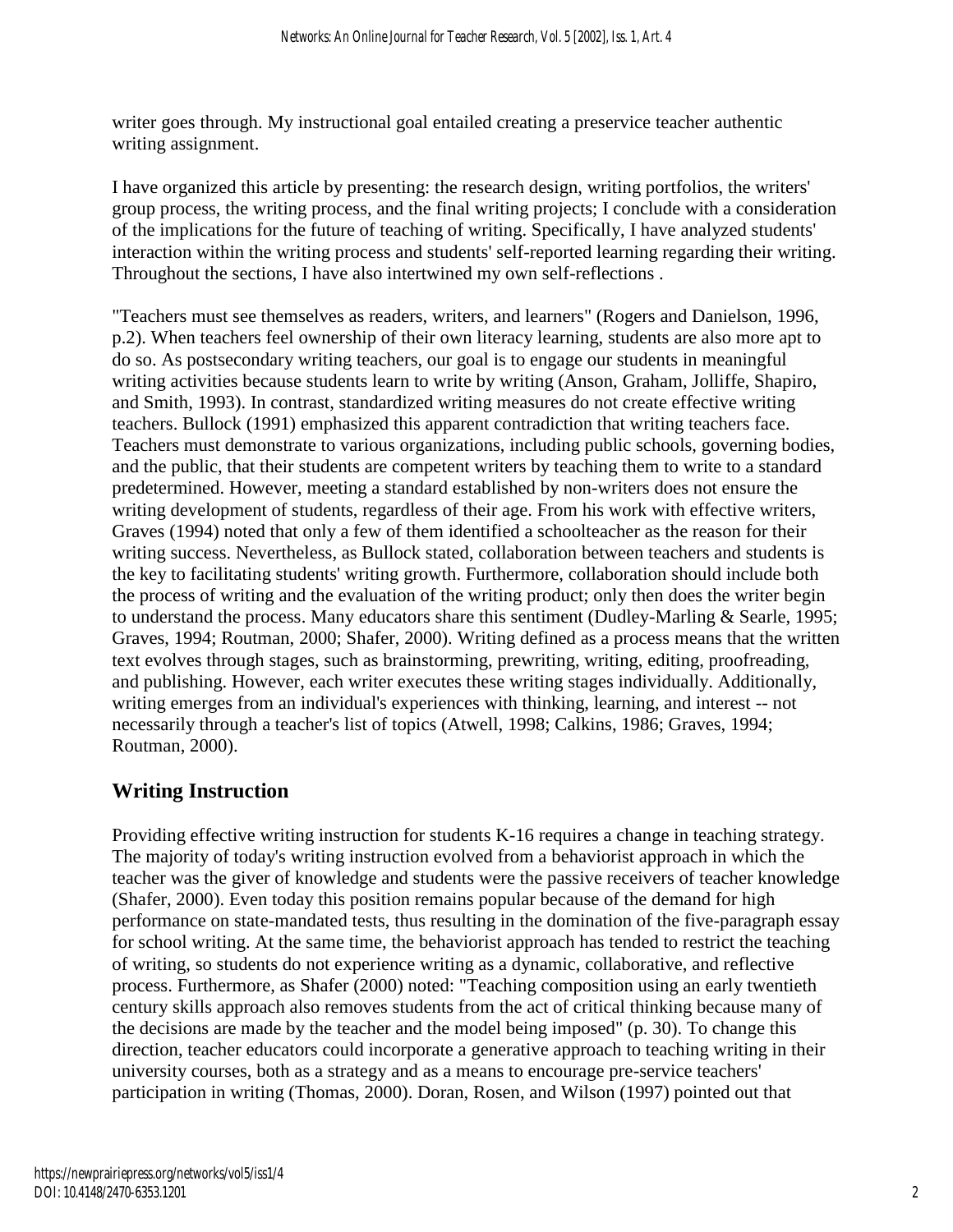secondary and adult students require meaningful academic exercises to further develop their literacy learning. As a way of reintroducing the importance of interactive writing, I developed writers' groups. In this project, writers' groups were defined as students working together to complete writing assignments.

I have organized the remainder of this articlein a number of sections: research design, writing portfolios, the writers' groups process, the writing process, and the final writing projects. I then concluded with a consideration of the implications for the future of the teaching of writing. Specifically, I have analyzed students' interaction within the writing process and students' selfreported learning regarding the writin they carried out through this process. Throughout the sections, I have intertwined my own self-reflections with my discussion of this research report.

## **Research Design**

In this study, action research presented a venue for practical inquiry into teaching writing. The practitioner researched current practices with the goals of (1) improved practice, (2) improved professional writing practices, and (3) improvement of the writing practices of the organization where she worked. "To be action research, there must be praxis rather than practice. Praxis is informed, committed action giving rise to knowledge rather than just to successful action" (McNiff, Lomax, & Whitehead, 1993). However, few teacher educator action research projects have addressed teacher educators who are systematically and reflectively studying their own practice (Ross & Bondy, 1996). Instead, many action research projects focus on teacher educators facilitating the action research of their own students, whether preservice or inservice teachers. According to Short (1993), reflective teacher educators "who do research in their own classrooms both offer the profession a different perspective on the learning environments of preservice and inservice teachers and a way to transform these environments" (p.159).

#### **Researcher Perspective**

As the teacher researcher, my teaching background included a wide variety of experiences: elementary teacher, assistant principal, principal, media specialist, and university professor. Additionally, I have taught in both small and large school districts located in Texas, Florida, and Egypt. Currently, I teach undergraduate and graduate reading and teacher education courses at Texas A&M University-Corpus Christi, a predominately Hispanic serving institute located in south Texas.

#### **Participants**

Writers group members were 13 women enrolled in a 15-week field-based component of our teacher education program. The field-based block took place on a local elementary school campus where the preservice teachers completed both university coursework and classroom assignments. Most of the students in the program spent their high school years in Texas---writing and mastering the five-paragraph format. They had very few opportunities to experience any writing process in their coursework. During their secondary coursework, four students had singular experiences with process writing. These four opportunities were one high school English class and three different university courses.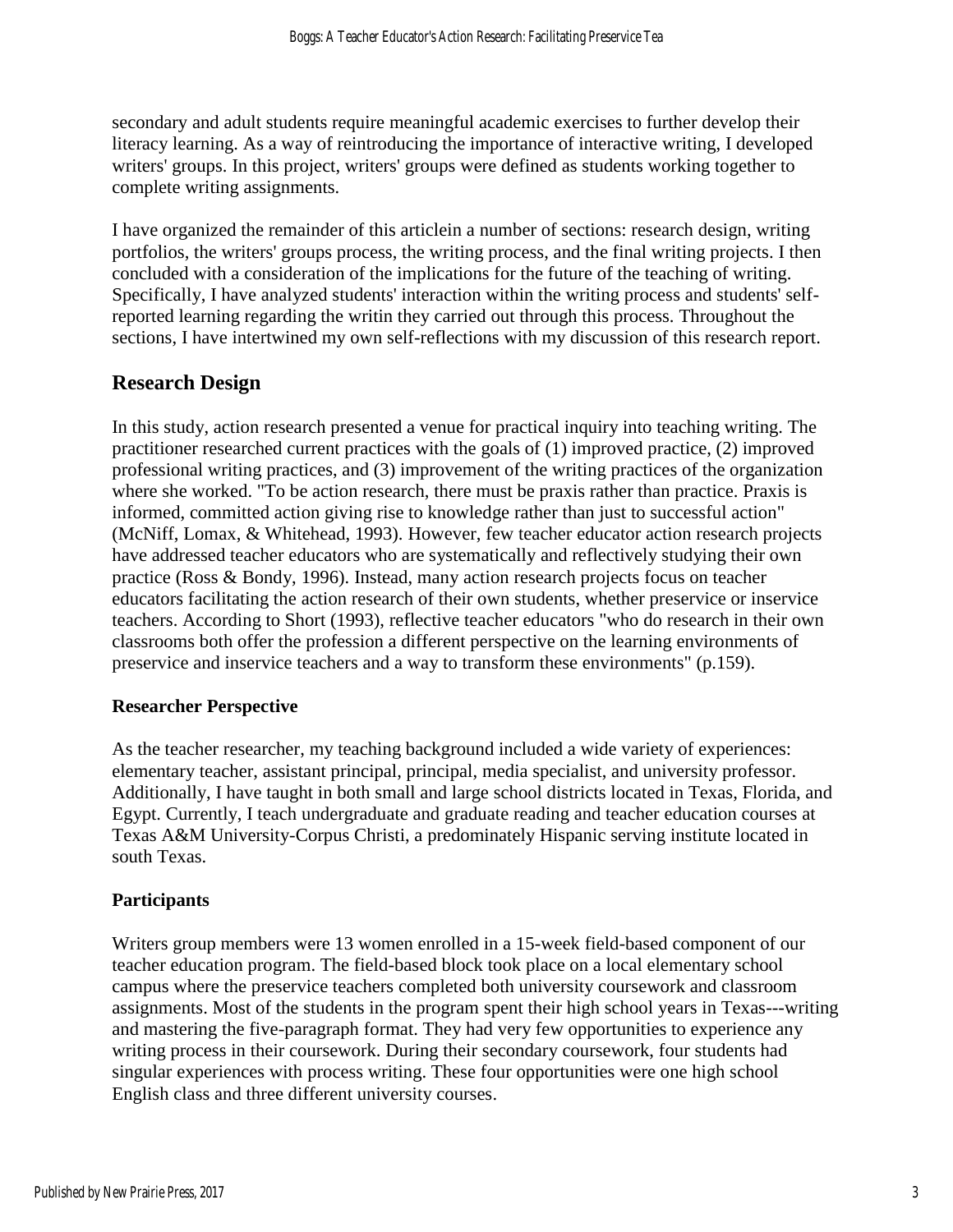### **Data Collection and Analysis**

Data collection included my journal notes, agendas from writing groups, questions from participants, observations, and informal conversation. Data was collected and recorded daily in a notebook.

Data analysis occurred in several phases throughout this research project. Initial analysis focused on my reflections and immediate student feedback via daily agendas where students listed questions and comments. These comments shaped the further development of the writers' groups. After the termination of the writers' groups, students completed an open-ended evaluation of the group and the assignments. After the completion of writing portfolios, a second phase of analysis began that included examination of the writing portfolios, student written observations, and comments.

## **The Writing Portfolio**

As I planned the writers' groups, I developed a plan for a writing portfolio for which students were invited to take initiative and make choices in their own writing. Therefore, I carefully organized the assignments. I wanted students to have opportunities for choices, yet I also wanted to nudge them into the writing process. After teaching undergraduates in the previous semester's field-based block, I knew that I needed to be careful when developing and planning the writing portfolio. I wanted to invite teachers to become writers, even if momentarily, instead of adult learners who were more concerned about grades than learning. At times, these undergraduates singularly focused on accomplishing their goal of becoming a college graduate with the result that learning became secondary. The focus was on completing assignments specifically for the professor.

### **Contents of the Writing Portfolio**

The results of careful planning were a two part writing portfolio. The first part of the writing portfolio contained six pre-determined assignments: a beginning of the school year introductory letter to parents, a classroom newsletter home, two different report card messages (students determined the scenarios), notes to parents regarding students' behavior or academic successes or problems, and a letter to the principal requesting additional money for supplies. The second section asked students to choose four writing assignments. I listed several open-ended ideas such as rubric, test, grant application, and workshop presentation, so my students would have to further develop each idea. For each writing assignment, I required all the rough drafts be included. I did this in order to track the development of the final copy through the rough drafts. Because new learning requires more structure, I wanted to ensure students completed all writing stages. Then came the tough part: how to grade? I knew from past experiences that "what is graded is completed," but I wanted my students to work on the process as much as the product. So the grade had to reflect both these: process and product. Therefore, I developed two rubrics: one for the process and one for the product. Also, I developed a self-assessment of the writing process for each student to use to evaluate their own work; this also required students to demonstrate the process.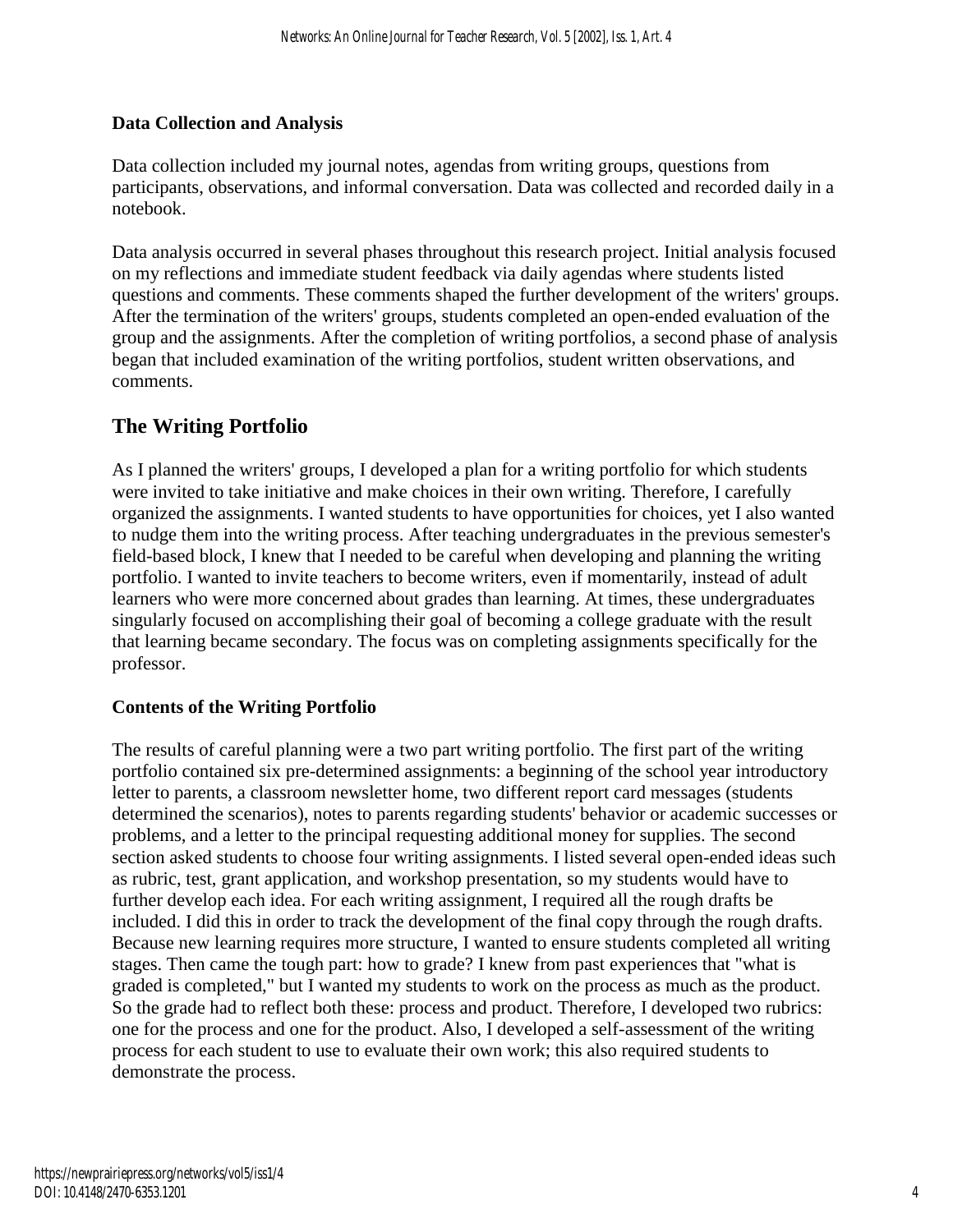#### **Self-Reflection Regarding Writing Portfolios**

Writing research usually supports an open and flexible approach to writers' groups and writing process (Atwell, 1998; Calkins, 1986) especially in regard to how students follow the process and work within the framework of the groups. However, this group of students was inexperienced with these approaches: therefore, I chose to implement these techniques stringently. I required my students to follow the writing process too rigidly by requiring all steps: brainstorming, prewriting, writing, editing, proofreading, and publishing.

## **The Writers' Group Process**

As I reflected on my purpose for establishing writers' groups, I based my groups on the supposition that ownership in literacy learning meant providing teacher defined authentic writing topics. Hence, I learned from this research project that I limited students and myself through my narrow definition of authenticity and ownership. I wanted to provide a learning opportunity that facilitated student control of their learning. Since my students also seemed to have limited experiences with the writing process, I wanted these college seniors to experience the writing process because for most it was their first time. Therefore, I chose to build the environment to facilitate this learning situation, and I took on the role of set director.

#### **Constructing the Scenery**

First, I constructed the "scenery" for the writers' groups through the details of the writing assignment requirements, guidelines, timeline, grading rubrics, and procedures. Initially, I saw myself as the stage director behind the scenes preparing this wonderful production, Writers' Groups. Furthermore, I singularly prepared the set for the writers' groups. With further reading into set managing (thanks to thoughtful editing), I realized that constructing the scenery for any production is not a singular event. Perhaps, I, too, made the mistake in preparing writers' groups of thinking that my role as teacher educator meant preparing writers' groups without my students. From my understanding of theatre production, many individuals come together under the auspices of the stage director. Thus, successful scenery only comes together because of the collaborative work of many individuals. As a teacher educator trying to construct authentic learning opportunities for my students, I have much to learn.

Then, my overt work was done. Next, I set out to support my students as writers by gently pushing them into making decisions in their writers' groups.

#### **Minilessons**

I turned my attention to developing minilessons because of their significance in the writing process. According to Atwell (1998), minilessons are a critical tool for teaching about writing. The writers' groups were embedded in a 12-hour block of literacy, math, science, and social studies teaching methods. During the teaching methods course time, students studied the writing process and writing across the curriculum. Writing across the curriculum is a belief that writing should be practiced throughout all curricular areas. This coursework became indirect minilessons that supported our writers' groups. The first formal minilessons that I developed focused on the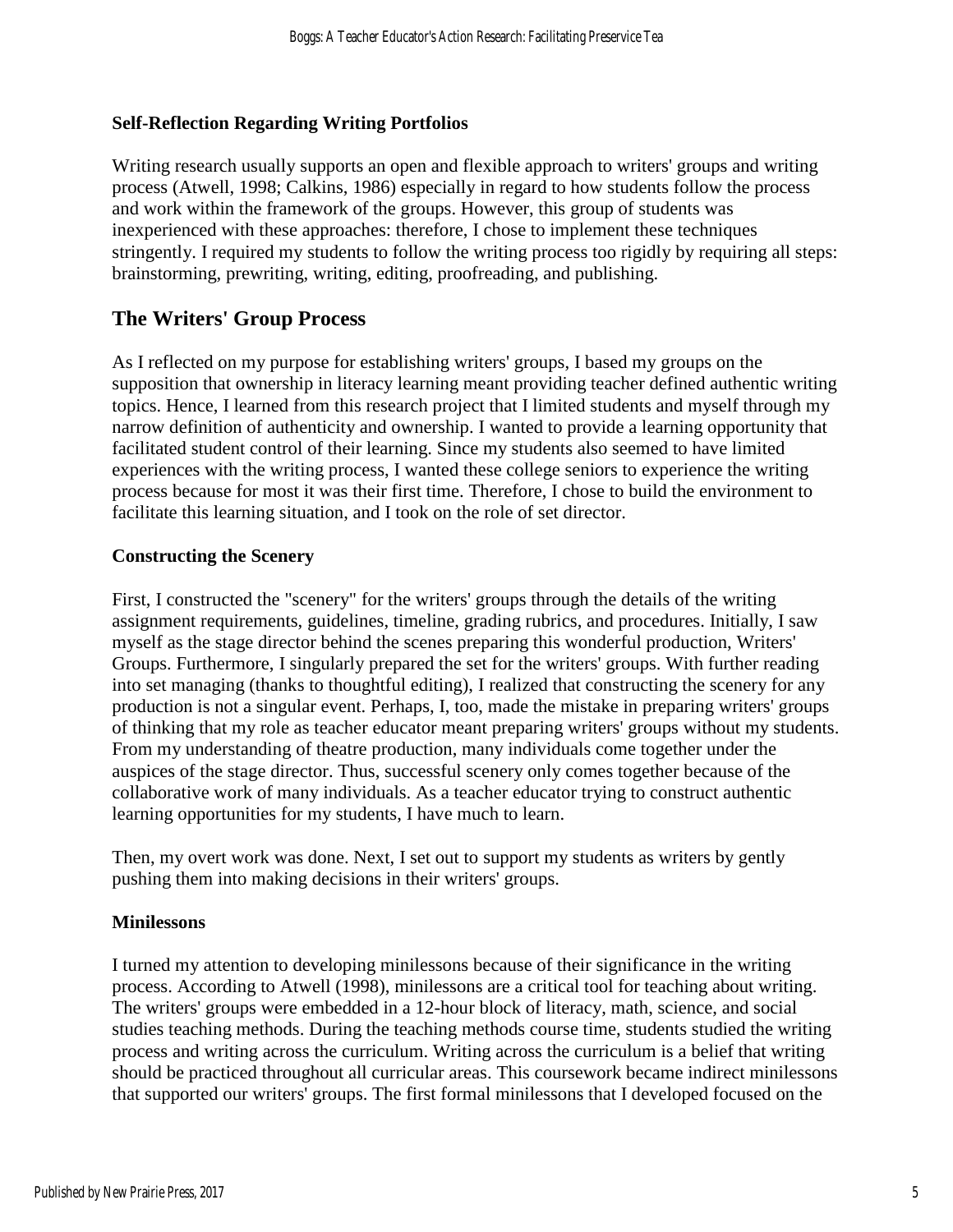prewriting process. The second minilesson examined the role of the writing group in the classroom.

I was on the right track with the first minilessons. Then, after two minilessons, I stopped because I was not fostering the student responses that I expected. Instead, my students turned to me for the answers and to discoveer my expectations. Upon critical reflection on my choices of minilessons, I realized that I did not allow the minilessons to develop in conjunction with the writing process. I seemed to confuse ownership and authentic writing. The writing process does not exclude or excuse the teacher from teaching. The teacher needs to learn to participate with multiple identities such as encourager, teacher, supporter, and writer. Moreover, timing and appropriateness are the key to successful minilessons.

#### **Ownership in the Writers' Group Process**

My original concept of the writing process was to give students authentic writing topics, thinking that they would take ownership of their own writing. I mistakeningly stepped back and let the students, via their writing groups, appear to take the lead. This took more work on my part than expected. I had to become silent, so the students could learn to become active learners! In order to fulfill my need to be actively working, I wrote field notes from listening to group members' talk while they worked. I found that, as I sat quietly, my students' participation increased. I learned that students could resolve their own dilemmas. For example, when one of the groups kept sitting three in a row leaving one member out of the direct line of communication, I wanted to interfere and tell the group to change their seating arrangements. Instead, I held my thoughts and waited for two days. On the third day, they changed their seating arrangement on their own. The following conversation occurred:

Susan said, "Donna, why don't you move here, so we can talk easier?" The other member said, "Yea, come on."

Donna did move and sit across from the other group members. (Now allowing for communication now included all.)

Being allowed to work together on a common project, these students gradually took steps to create their own cooperative learning environments where each was a valued member. Through this project, I learned that, in order to create the environment for learning, stepping back could be an effective instructional strategy for promoting active student participation.

#### **Self-Reflection regarding Writers' Group Process**

However, my goal was to allow students to participate in the writing process. I asked myself, "What actions did I take as a writing teacher?" With continued self-reflection, I realized that I became focused on facilitating active student participation, and as a result lost sight of allowing my students to collaboratively create writers' groups with me. I took the lead, whether indirectly or directly, and did not share in the writing process with my students. I even found myself questioning my commitment to the writing process. With a critical perspective, I re-read my researcher notes. I felt that perhaps increasing students' control of their own learning was my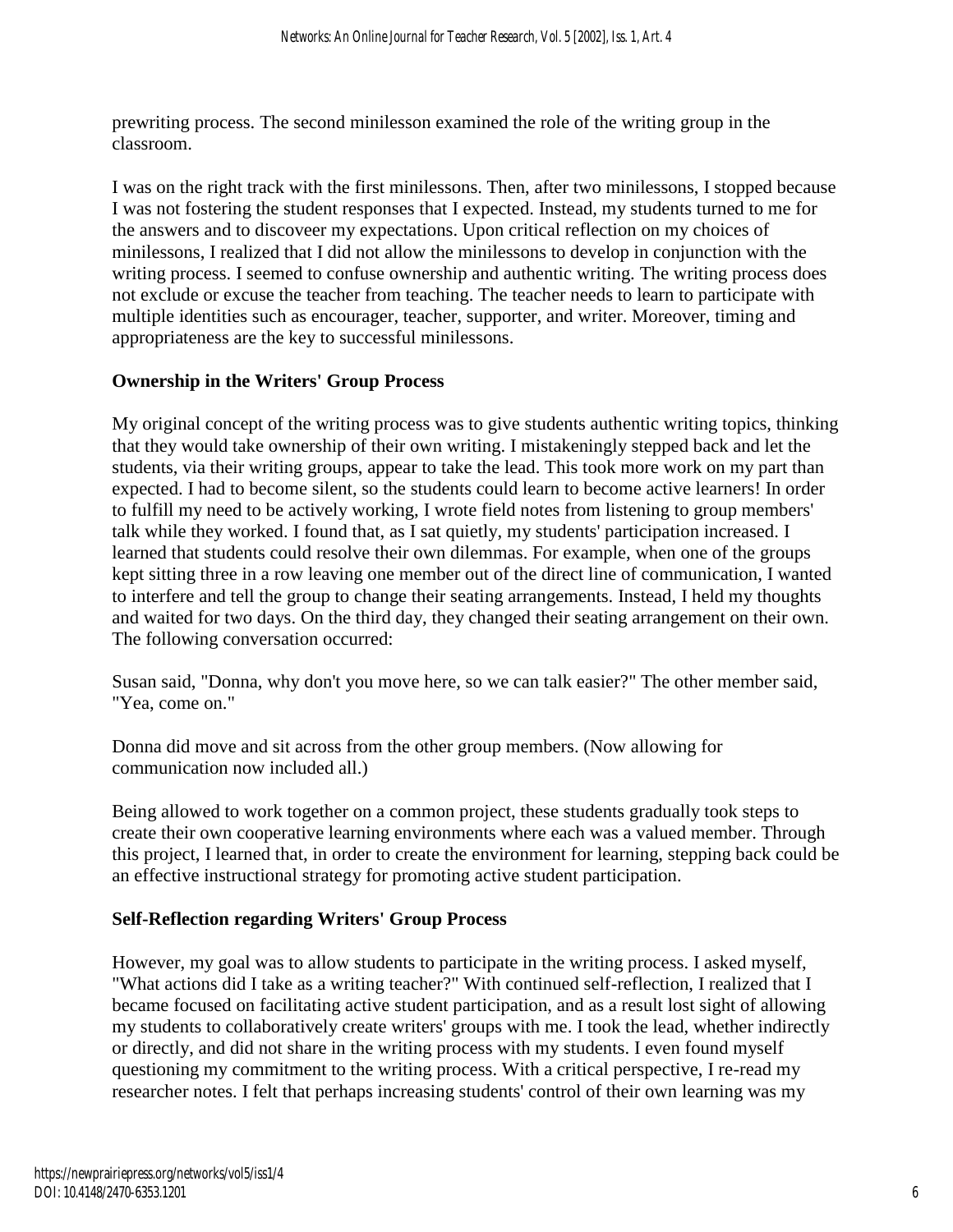hidden goal. This same situation re-appeared in regard to minilessons. Perhaps, I did not listen to the students and the minilessons that I developed were not relevant, or perhaps I did not give them enough time to emerge.

## **The Writing Process**

The four groups shared a similar progression during the writers' groups, yet uniquely interacted with the writing scenery. Overall, each writer's group followed the same three-stage process: (1) choosing the scenery; (2) constructing the scenery; and (3) reflecting on the results. The groups created their own rules for members interacting with each other.

#### **Choosing the Scenery**

During the choosing the scenery stage, students discussed what their writers' group should look like, but also shared in friendly conversations. Self-regulating guidelines were attained from agendas. Agendas included comments like:

"Swap and discuss notes to parents, use minilesson #1 for guidance, and work on notes to parents."

"Share ideas for new samples."

"Goal is to have one rough draft for each person to begin the proofreading and editing process."

"Bring second drafts of notes."

"Work on polishing 1-3."

Conversations randomly switched back and forth between on-task and off-task topics. At times I felt that, if an outsider came into the classroom, that she would feel that, with all the laughter and talking, students were not working . In fact, secretly, I was nervous because I wondered if I was wasting time on this activity.

#### **Constructing the Scenery**

It was students who took the first step of bringing rough drafts to share who initiated the second phase. They encouraged other students to being in their own rough drafts. During this phase, I recorded several conversations,

Student A: Re-read again, I am not sure I understand.

Student B: [Re-reads]

Student A: How about "dropped considerable" instead of ... ?

Another conversation: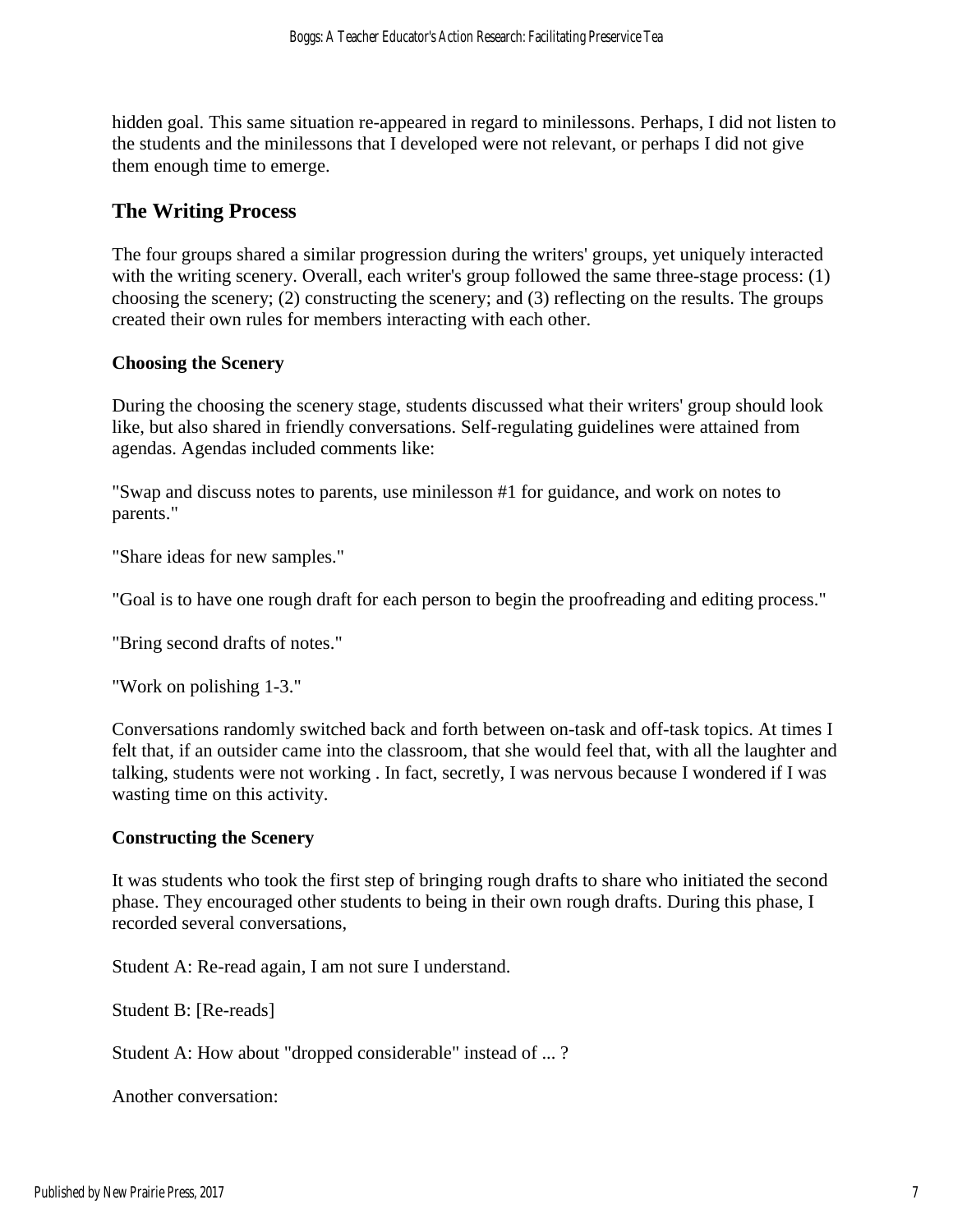Student (to group members, laughing) "I can't read my own handwriting." (The whole group joins in the laughter.)

Another conversation:

Student A: Don't correct in front of me.

Student B: Don't be so sensitive. (laughter) I will write you notes on your paper.

#### **Reflecting on the Scenery**

The last phase I called the reflecting on the scenery because everyone was deeply engaged in editing and proofreading; my class was finally quiet. One group had assigned each member a specific colored marker to make editing marks on writing samples. During this phase, intense reading was a major activity and the room was silent. Students quietly read and marked various writing samples. Perhaps the greatest lesson that occurred for me was when I watched my students begin to emerge as writers, like colorful butterflies from gray cocoons. I learned how important time was for the process to bear fruit. That process included both serious reflection and time to laugh, but in the end the work was accomplished.

#### **Final Writing Products**

The writing portfolios were amazing. As I reviewed individual portfolios, I found only a few minor errors throughout the writing samples. Most indicated fully developed thought. Only one writing portfolio lacked completeness, including editing and proofreading. This individual was initially reluctant to actively participate as a writer during the writers' group but her fellow group members gradually enticed her into the process. Overall, the writing portfolios were the first step for these participants in the creation of their teaching portfolios.

#### **Writers' Groups: What Have the Students Learned?**

After students completed their writing portfolios, I asked them to write an anonymous evaluation of the writers' groups. From this survey I realized that students had had a motivating experience with writing. I will use the students' words to describe their writing experience:

"I wish I had belonged to one in grade school because it takes you from step one till the finished product."

"I learned that writing is often difficult. It is a process that can be changed and improved repeatedly. I enjoyed the feedback from my group because it allowed me to actually test the writing on the readers."

"Sometimes it took a listening ear to really understand how to approach a letter. The group was helpful and the feedback was necessary for me."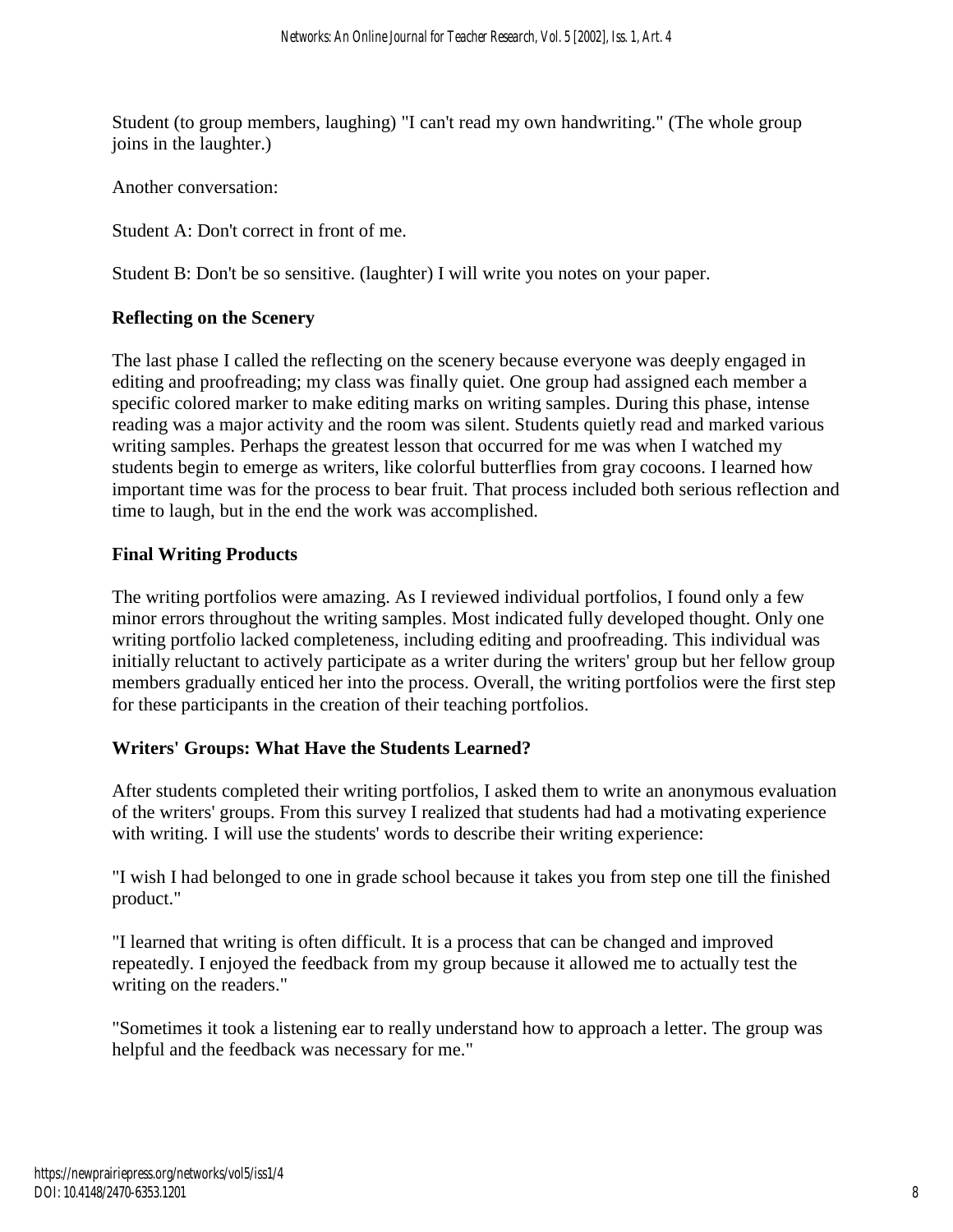"The main thing that I learned is that it (writing) is not a quick process. To get the best results, you must take your time. It was great having peer readers."

"I had not put this much thought into it (writing) before this."

"I learned how to give feedback to edit/proofread each other's work."

"Writing is not as easy as it may seem. You have to think a lot about what you will write and make a lot of rough drafts about what you are writing about before you hand it to a parent or principal."

A motivating writing experience is a step in the right direction; however, as a teacher educator my goals should be to move my students towards developing personal reasons for their writing.

## **Writers' Groups: The Future**

#### **Time for Dynamic Writing Instruction**

Teachers are faced with many difficult instructional decisions, including decisions with respect to preparing students for state-mandated tests, the "back-to-the basics" skills movement, integrating technology into the instructional day, and the ever-increasing diversity of students. In none of these areas is there a concern for the writing process, authentic assessment, time for reading, or authentic literacy tasks. As a teacher educator, I also face some instructional decisions similar to those that public school teachers face. I continually ask myself, "How do I develop authentic learning opportunities for my students?"

While professionals will tell you that writing is often a solitary, even lonely event, teaching writing is a dynamic, interactive process and calls for cooperative group settings with supportive feedback and instructional intervention by the teacher. For my own teaching practice, I learned that the next step is to focus on a more open and flexible writing process and the by-product will be increased student control of their learning. I also need to write with my students.

#### **Perservice Teachers Thoughts Regarding the Writing Process**

Although the preservice teachers who participated in my first attempt at implementing writers' groups were favorable, as shown by the following comments, I still have more to learn about facilitating the writing process with my students.

I learned that I should always obtain other peoples' opinions about my writing because I thought my work or writings sounded better by adding other people's ideas.

I learned that I would like to be a better writer and that I write best about what I have experienced.

Thanks for the challenge.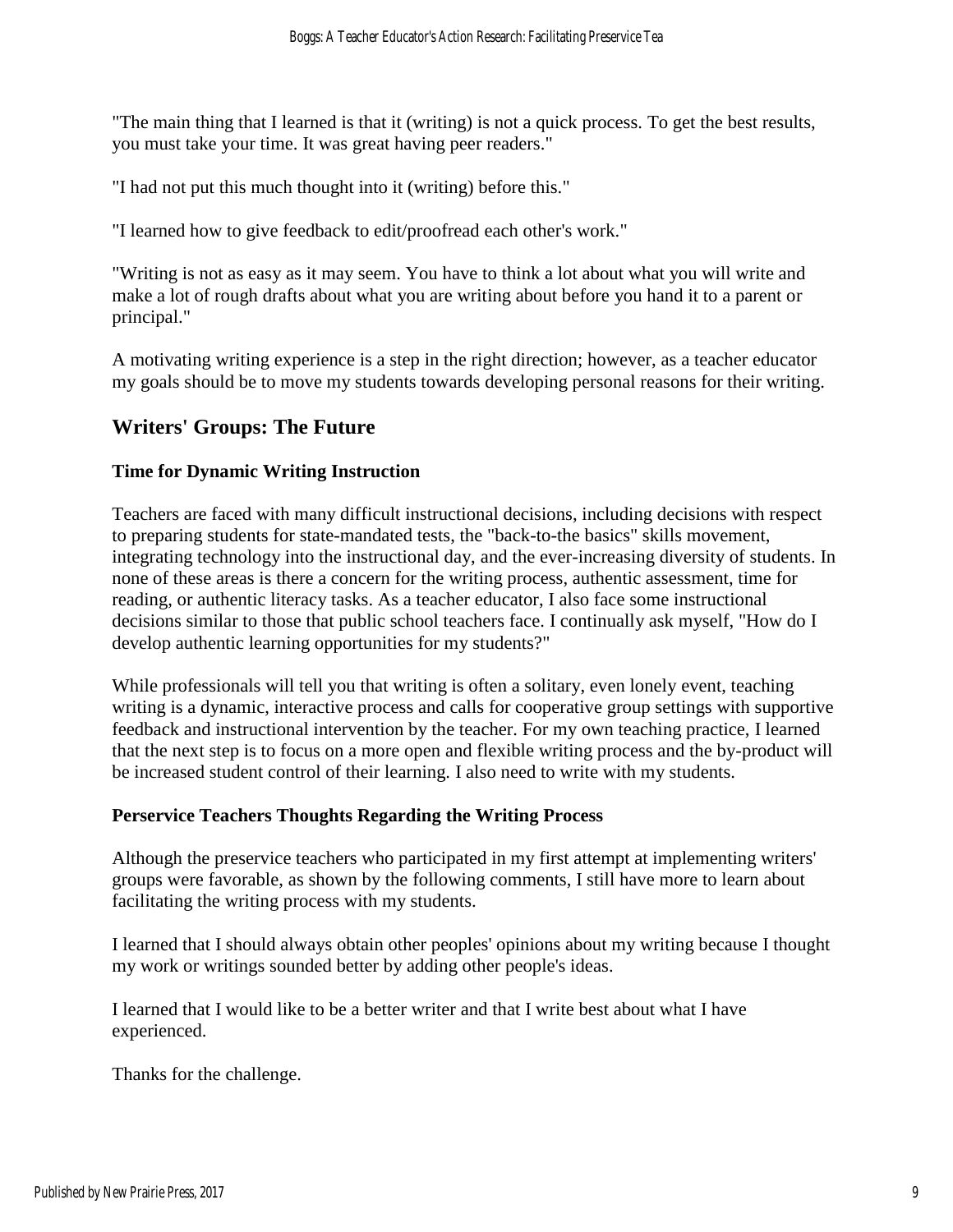I thought it was great! I've never seen this in any of my other classes, I'm glad we did it!

I learned that I write better when, if I'm stuck on something. Seeing how someone else started their paper and getting an idea for the beginning of my paper.

#### I CAN do it!!

In addition, in the future I plan to share writing with my students by holding individual and group writing conferences, developing minilessons with my students, and writing with my students.

#### **Teacher Support for Writers' Workshop**

In the end, the burden of improving the teaching and learning of writing rests with all teachers, whether elementary, junior high, high school, or university. Instead of blaming the lowest common denominator, parents or elementary teachers, for students' writing problems, all teachers need to work together to bring about the needed changes in writing instruction. Thomas (2000) stated that acceptance of the writing workshop approach to teaching must be fostered among all teachers. In contrast to writers' groups, writers' workshop puts the students in charge of their writing. The teacher supports the development of the student as a writer. Thomas suggested two steps that might help foster change in the teaching of writing. First, teacher education programs should include writers' workshop training for all level teachers. Second, it is necessary to "overcome the cultural myths concerning writing" (Thomas, 2000, 41). Lastly, teacher educators need to be committed to integrating writers' workshops into their courses. As for me, I learned that one motivating writing experience is a step in the right direction, but this professor has learned that she has gaps to fill between her beliefs and her practice.

## **References**

- 1. Anson, C. M., Graham, J., Jolliffe, D.A., Shapiro, N.S. & Smith, C. H. (1993). Scenarios for teaching writing: Contexts for discussion and reflective practice. Urbana, Il: National Council of Teachers of English.
- 2. Atwell, N. (1998). In the middle: New understandings about writing, reading, and learning. (2nd ed.). Portsmouth, NH: Heinemann.
- 3. Bullock, R. (1991). Autonomy and community in the evaluation of writing. In, R. Bullock, & J. Trimbur, The politics of writing instruction: Postsecondary (pp.189-202 ). Portsmouth, NH: Heinemann.
- 4. Calkins, L. M. (1986). The art of teaching writing. Portsmouth, NH: Heinemann.
- 5. Dornan, R., Rosen, L. M., & Wilson, M. (1997). Multiple voices, multiple texts: reading in the secondary content areas. Portsmouth, NH: Heinemann.
- 6. Dudley-Marling, C. & Searle, D. (1995). Who owns learning? Questions of autonomy, choice, and control. Portsmouth, NH: Heinemann.
- 7. Graves, D. (1994). A fresh look at writing. Portsmouth, NH: Heinemann.
- 8. McNiff, J. Lomax, P. & Whitehead, J. (1993). You and your action research project. New York: Hyde Publications.